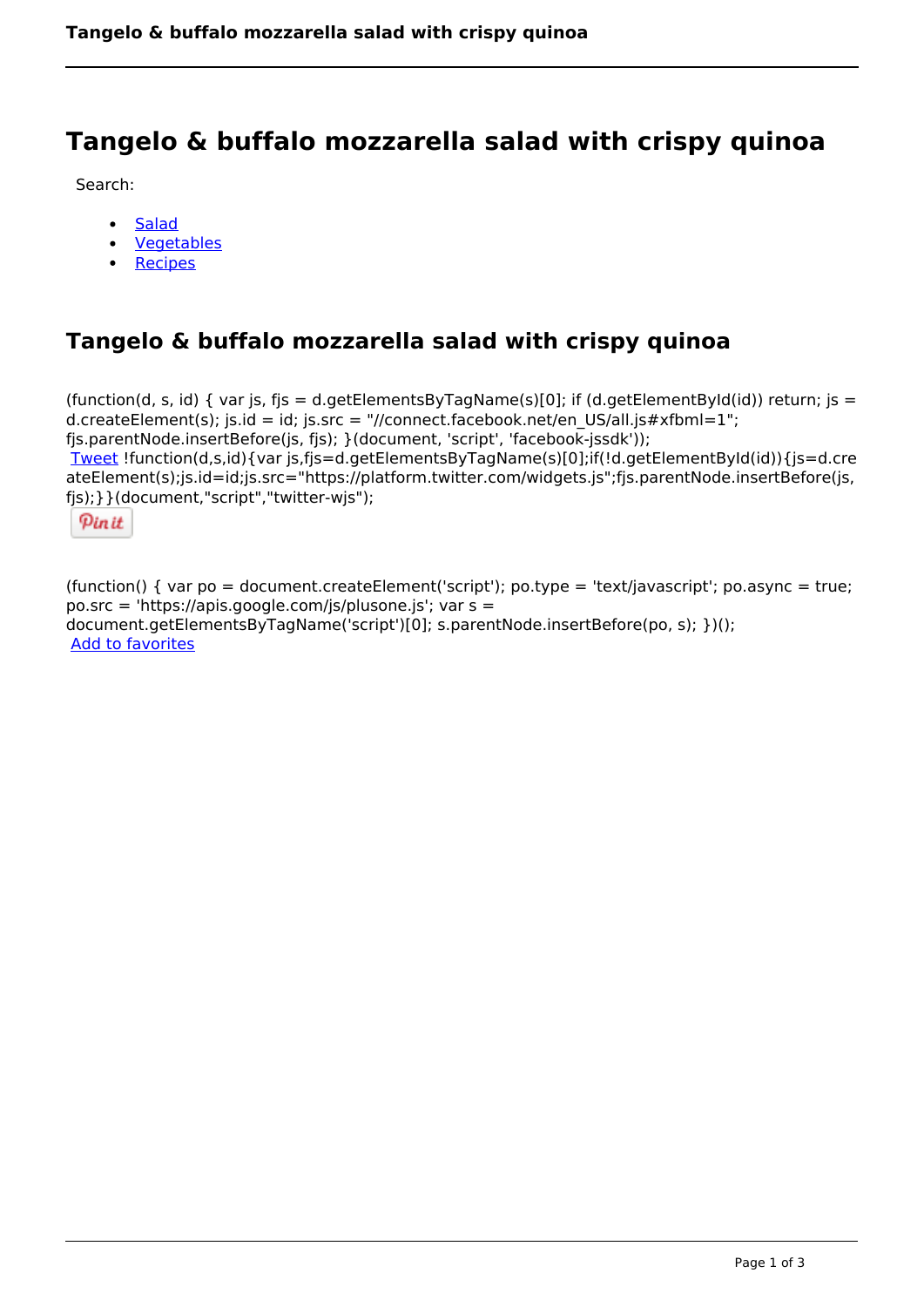## **Tangelo & buffalo mozzarella salad with crispy quinoa**



#### Rate this recipe

1 person is cooking this [Count me in](https://www.naturalhealthmag.com.au/flag/flag/favorites/1257?destination=printpdf%2F1257&token=cda3f8dfadff55e3603284cd8a4750c4)

A delicious salad recipe high in vitamin C and essential nutrients.

### **Ingredients** (Serves 2)

- 1 large tangelo, skin removed and segments sliced
- 100g [buffalo mozzarella,](http://www.naturalhealthmag.com.au/nourish/buffalo-mozzarella-capsicum-and-lentil-salad) approx. 1 large ball, roughly torn
- 15 cherry tomatoes, halved
- 2 tbsp cooked quinoa, plus olive oil for frying
- Handful basil
- Freshly cracked pepper and sea salt, to taste

#### **For the dressing**

- 1 tbsp balsamic vinegar
- 1 tbsp olive oil

#### **Method**

Heat a small frypan on high heat, add two tablespoons of olive oil and let the oil heat through for one minute. Add the cooked quinoa and stir continuously for three minutes or until the quinoa has turned golden and is crisp. Spoon the quinoa out of the fry pan and let drain on paper towel. Set aside.